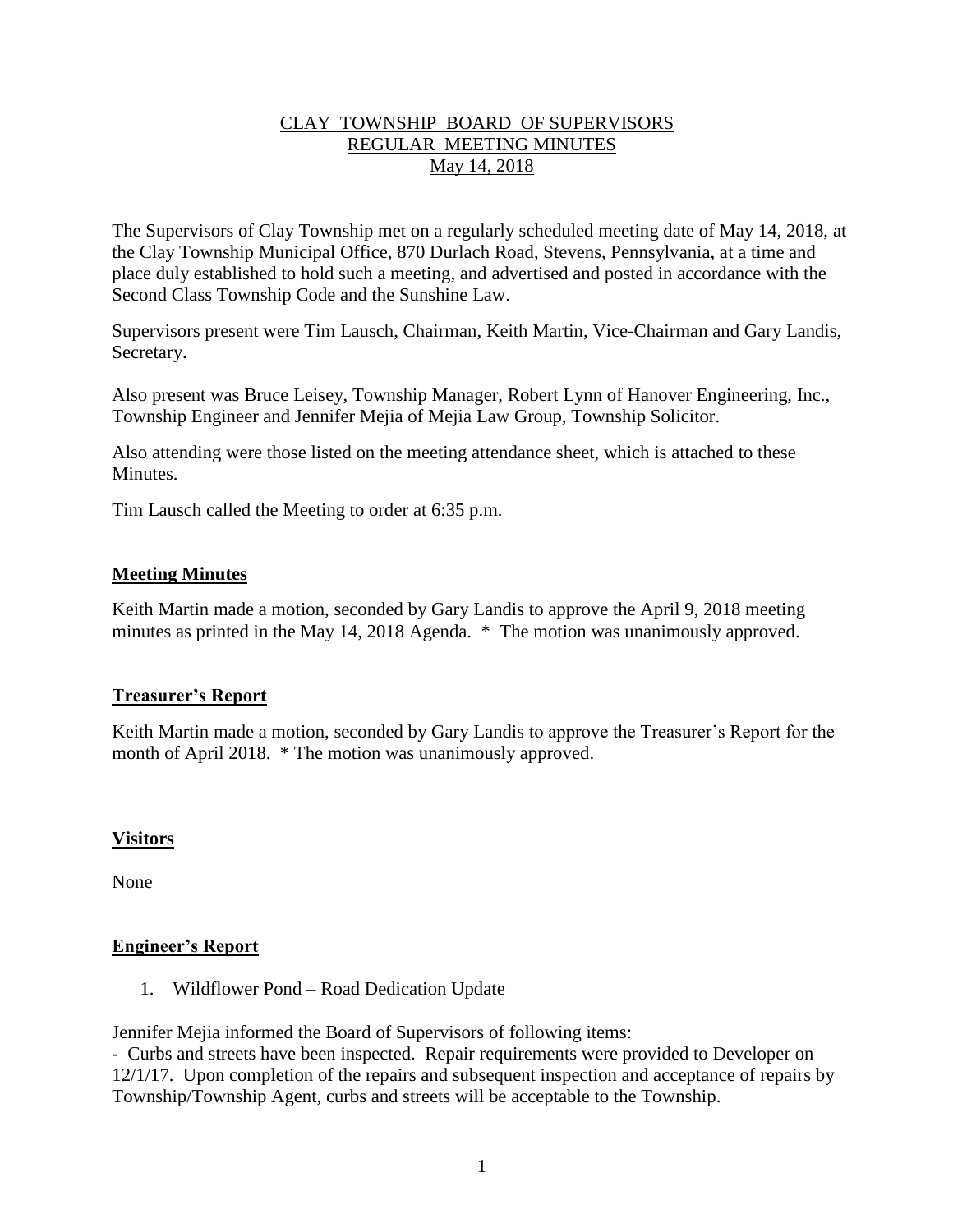- Township proposed reimbursement for the Liquid Fuel money that would have been received by the Township had the streets been dedicated in a timely fashion. The amount was estimated at \$30,000.

- Pursuant to the Dedication Agreement executed on 6/13/11, Clay Township has an obligation to pay Developer \$30,134 upon Township's acceptance of the dedication of the streets representing the Township's contribution to sidewalk remediation.

- Given the potential offsetting obligations, Township and Developer agree to forgo the exchange of monies. The \$30,314 will be considered Developer's contribution to the maintenance of the streets.

- The temporary Ingress/Egress Easement and cul-de-sac on Sweet William way will be removed. Paul Snader owns this property (Lot 83). He is the only affected landowner on that street. Developer will be responsible for removal of cul-de-sac paving and construction of curb and/or sidewalk along Lot 83. This should be coordinated with and approved by the Township Engineering.

- Forget Me Not Drive will be turned into a permanent cul-de-sac. Lot affected are 68, 69 and 70.

- Developer will construct curb and sidewalk extension (approx. 6 feet) along the frontage of Lot 70.

- Developer has no objection but does not want this issue to slow the dedication process.

- Developer's Engineer will prepare right-of-way plats and descriptions for each lot and the

Township will contact the home owners regarding dedication to the Township.

- The basin is in acceptable condition
- The Basin Maintenance Agreement needs to be finalized and executed.
- Title Insurance to be provided by Developer.

- Resolution to accept dedication to be prepared by Solicitor. Legal descriptions needed from Developer.

Mr. Snader requested permission to install slant curb along his property which is Lot 83. The Board of Supervisors is in agreement with his request.

Mr. Snader inquired as to the timeline of extinguishing the temporary easement, so he can start to build his home on Lot 83.

Gary Landis made a motion, seconded by Keith Martin to approve extinguishing of the temporary easement of the Sweet William Way cul-de-sac. \* The motion was unanimously approved.

Jennifer Mejia will inform the Developer's Solicitor to prepare a revised deed for Mr. Snader.

2. HomeTowne Square – Storm Water NOV

Representatives from HomeTowne Square and Peaceable Animal Kingdom have requested permission to defer action on the Stormwater NOV until the August Board of Supervisors meeting.

Both parties represented to the Township in writing that they are actively working on an amicable solution.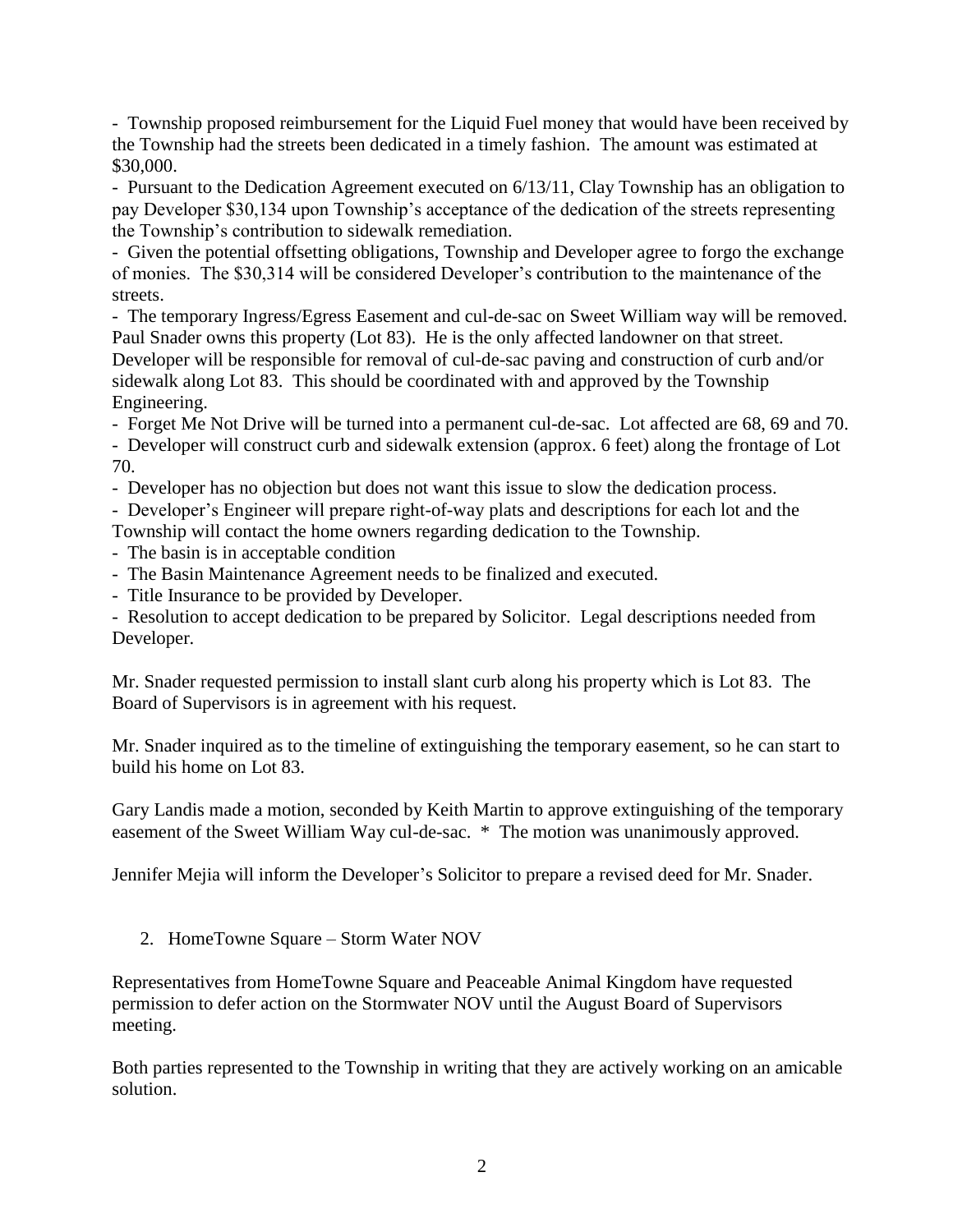The Board of Supervisors voiced concern for the stormwater issue the Eberly's have to contend with until the August meeting.

Keith Martin made a motion, seconded by Gary Landis to defer a decision on the stormwater NOV until the July 9, 2018 meeting. In addition, the Board of Supervisors wants a written update by June 6, 2018 to review at their June meeting. \* The motion was unanimously approved.

## **Old Business**

1. Furnace Hill Road, Stony Lane and Camp Road Stormwater Discussion

The Township Manager informed the Board of Supervisors that he and Bob Lynn visited the Thomas property on Stony Lane to investigate the possibility of installing a pipe under Stony Lane to control stormwater.

Gary Landis made a motion, seconded by Keith Martin to authorize Bob Lynn to start the design process for installation of pipe on the Thomas and Hubach property line and to obtain input from the Thomas and Hubach's. \* The motion was unanimously approved.

Bob Lynn reviewed the plan to install erosion socks on the north side of Stony Lane. Bob recommends the installation of approximately 1,050 lf of 18" heavy duty erosion sock filled with mulch.

Refreshing Mountain Camp is willing to contribute \$3,000 to the project cost. Representatives of Refreshing Mountain Camp and the Township will visit the site to determine the exact location of the socks.

Gary Landis made a motion, seconded by Keith Martin to approve a contribution of up to \$2,000 to fund the installation of the erosion sock closest to Stony Lane to help minimize stormwater impact to the road and property owners on the down slope of the road. \* The motion was unanimously approved.

## **New Business**

1. Discussion on House Bill 1486

The Township Manager informed the Board of Supervisors that the PA General Assembly passed House Bill 1486 which provides for an exemption of stormwater planning for high tunnels under certain provisions. Keith Martin expressed that he is in favor of the stormwater exemption for temporary high tunnels but he has concerns with what is defined as "temporary" in the House Bill.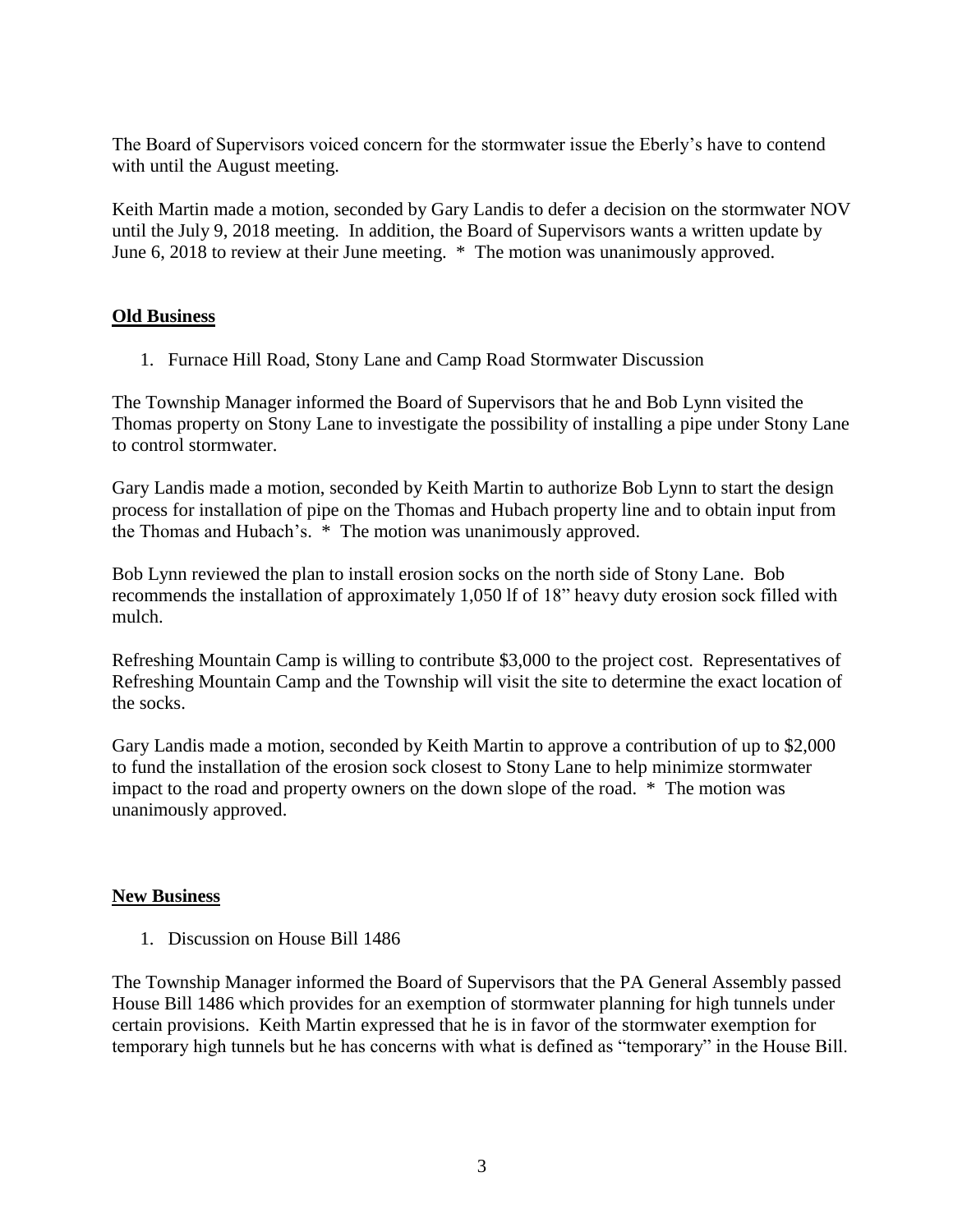David Keener, Engineer for James and Christopher Martin's SWM Plan, asked about the procedure for his clients to request the waiver.

After discussion, it was agreed that since the exemption goes into effect on June 18, 2018 and the Board of Supervisors will need additional time to revise the Township Ordinance, that the Martin's should provide a plan showing they meet the exemption requirements by May 17, 2018. The Board of Supervisors will review the Martin's plan at it's May 22, 2018 AM meeting and if acceptable, approve a waiver of stormwater planning for the Martin's.

2. Approve Use of Roads for Middle Creek Road Race

Lauren Fenstermacher, Manager Middle Creek Wildlife Management Area, has requested permission to hold a 5K and 10K Road Race on the Township Roads through the Middle Creek Wildlife Management Area on Saturday, September 22, 2018. Ms. Fenstermacher indicated that there will be PA Game Officers available to help with traffic coordination.

Gary Landis made a motion, seconded by Keith Martin to approve use of the Township Roads for the Road Race through the Middle Creek Wildlife Management Area on September 22, 2018 contingent on a Certificate of Insurance being provided to the Township. \* The motion was unanimously approved.

3. Authorize application of DCED Grant for Durlach Road, Woodcorner Road and West Main Street intersection improvements

The Township Manager requested permission from the Board of Supervisors to contract with Hanover Engineering to assist with completion of a Multimodal Transportation Fund Grant through DCED with a cost not to exceed \$3,000.

Gary Landis made a motion, seconded by Keith Martin to authorize Hanover Engineering to assist with the preparation of the DCED Grant at a cost not to exceed \$3,000. \* The motion was unanimously approved.

4. Approve Use of Snyder Park for Ephrata Community Church Picnic

Township Staff received a request from Ephrata Community Church to use the new Snyder Park #2 pavilion and fields for their church picnic on Sunday, June 24, 2018 from Noon till 9:00 PM.

Keith Martin made a motion, seconded by Gary Landis to approve the request with no park rental fee charged. \* The motion was unanimously approved.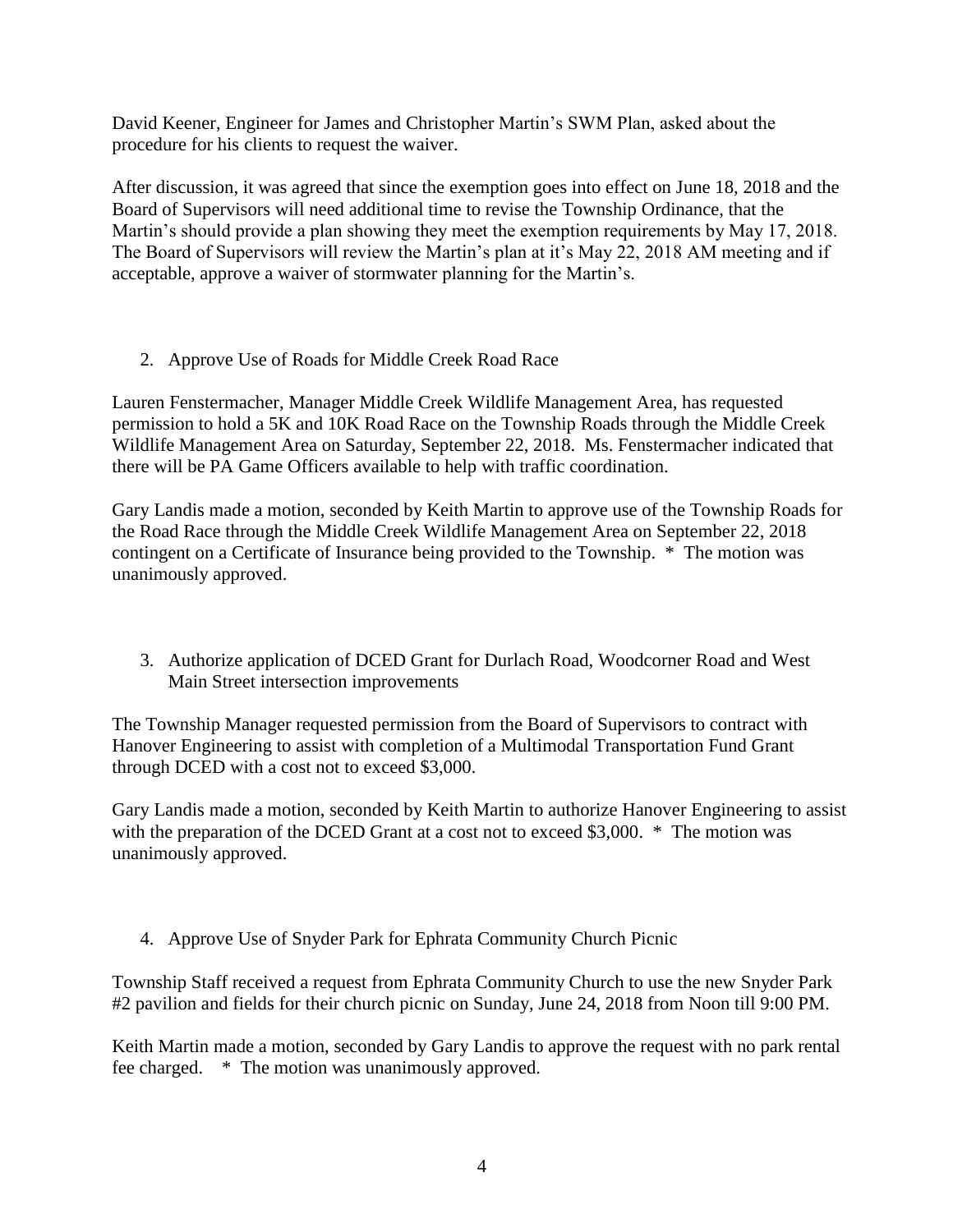5. Approve Co-Op Bids for Seal Coating and Line Painting

After discussion, Gary Landis made a motion, seconded by Keith Martin to execute the contract with Martin Paving Inc for 207,676 sq yards of chip seal at \$1.035 sq yd for a total amount of \$214,944.66 and A-1 Traffic Control Products, LLC for 140,000 lf single yellow at \$.045 lf, 55,000 double yellow at \$.0915 and 100,000 lf single white at \$.045 lf for a total amount of \$15,832.50. \* The motion was unanimously approved.

6. Award Bids for Forest Hill Road Repairs and Park Paving

Earl Stauffer reviewed the bids with the Board of Supervisors (Cross Bid Tabulation sheets attached).

Gary Landis made a motion, seconded by Keith Martin to award the bid for park paving to new Enterprise Stone & Line Co for bid items 1, 2 and 5 in the amount of \$46,250.57. \* The motion was unanimously approved.

Keith Martin made a motion, seconded by Gary Landis to award the bid for Forest Hill Road repairs to H&K Group (Landis C Deck & Sons) for bid items 1 thru 5 in the amount of \$166,185. \* The motion was unanimously approved.

7. Approve Annual Maintenance Contract for Fire Alarm System

After review, Keith Martin made a motion, seconded by Gary Landis to approve the annual maintenance contract for the fire alarm system with Simplex Grinnell in the amount of \$972.00. \* The motion was unanimously approved.

8. Approve Employment of Summer Seasonal Employees

After discussion, Keith Martin made a motion, seconded by Gary Landis to approve employment of Brady Sipe, Ephrata as a Seasonal Public Works employee at a rate of \$11.50 per hour and Seth Kissinger, Lititz as a Seasonal Public Works employee at a rate of \$11.00 per hour with benefits as available to Seasonal Employees as noted in the Clay Township Employee Handbook and pending successful completion of drivers' license and background check. \* The motion was unanimously approved.

9. Discussion on Communication Facilities Ordinance Revisions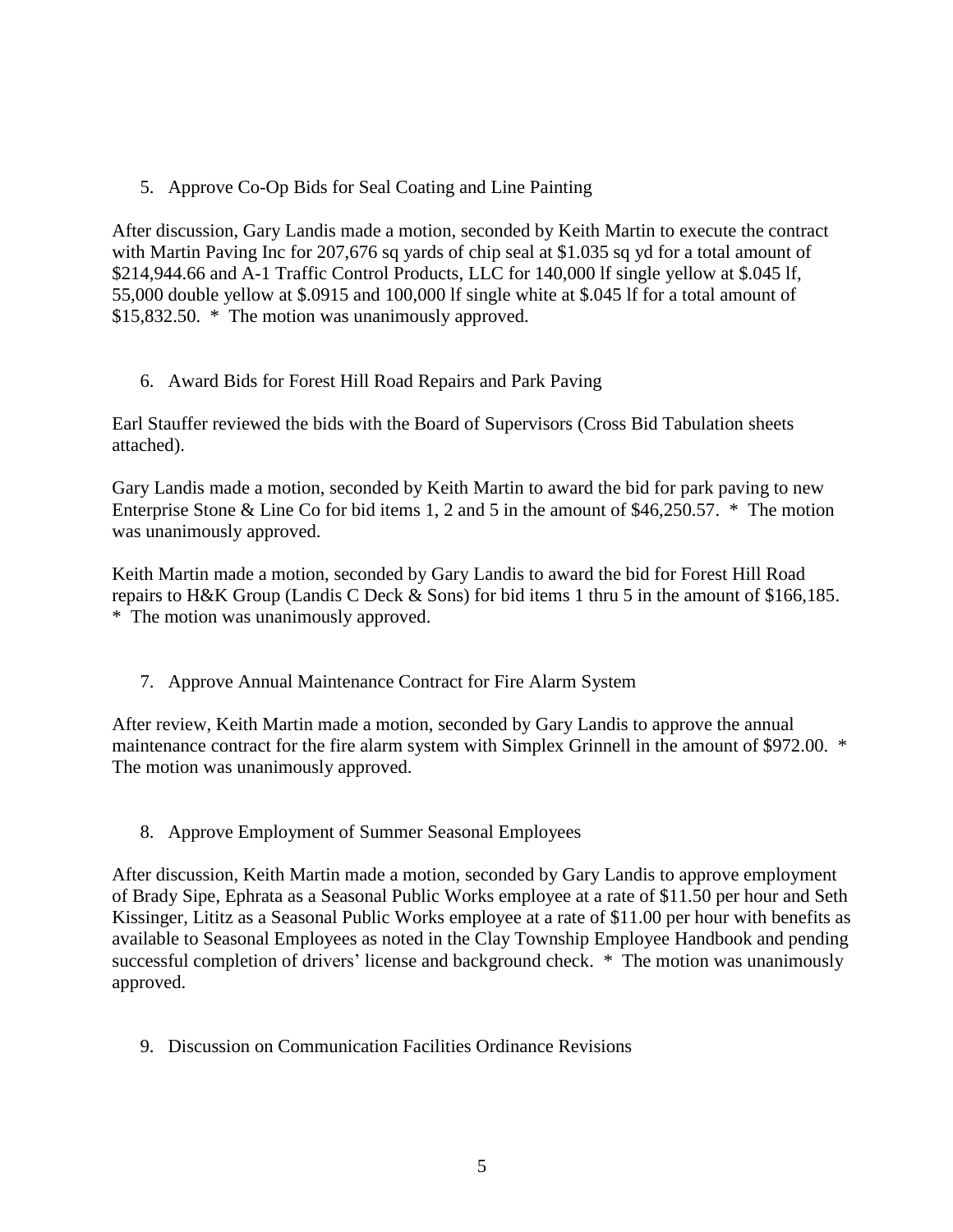After discussion, Gary Landis made a motion, seconded by Keith Martin to enter into agreement with Warwick Township, Penn Township, Ephrata Borough and Ephrata Township to engage Cohen Law Firm to review and update Township right-of-way and communication facilities ordinance at a cost not to exceed \$4,000. \* The motion was unanimously approved. **Executive Session**

Keith Martin made a motion, seconded by Gary Landis to enter into Executive Session at 9:08 PM to discuss Snyder Park #2 pavilion building project. \* The motion was unanimously approved.

Keith Martin made a motion, seconded by Gary Landis to exit Executive Session at 9:25 PM.  $*$ The motion was unanimously approved.

Gary Landis made a motion, seconded by Keith Martin to accept Hanover Engineering's offer to contribute \$4,937.20 to the cost of modifications to the pavilion plumbing at Snyder Park #2 to correct low water pressure issues. \* The motion was unanimously approved.

#### **Bills to be Paid**

#### General Fund

Keith Martin made a motion, seconded by Gary Landis, to approve the General Fund bills totaling \$41,740.30 for the month of April.  $*$  The motion was approved unanimously.

#### Rec Fund

Keith Martin made a motion, seconded by Gary Landis, to approve the Recreation Fund bills totaling \$12,479.84 for the month of April. \* The motion was approved unanimously.

#### Sewer Fund

Keith Martin made a motion, seconded by Gary Landis, to approve the Sewer Fund bills totaling \$8,594.08 for the month of April.  $*$  The motion was approved unanimously.

## **Reports for the Month**

- 1. Chief of Police / Police Department
	- 2. Fire Companies / Ambulance
	- 3. Planning Commission Minutes
	- 4. Engineer's Report
	- 5. Manager's Report
	- 6. Road Master's Report